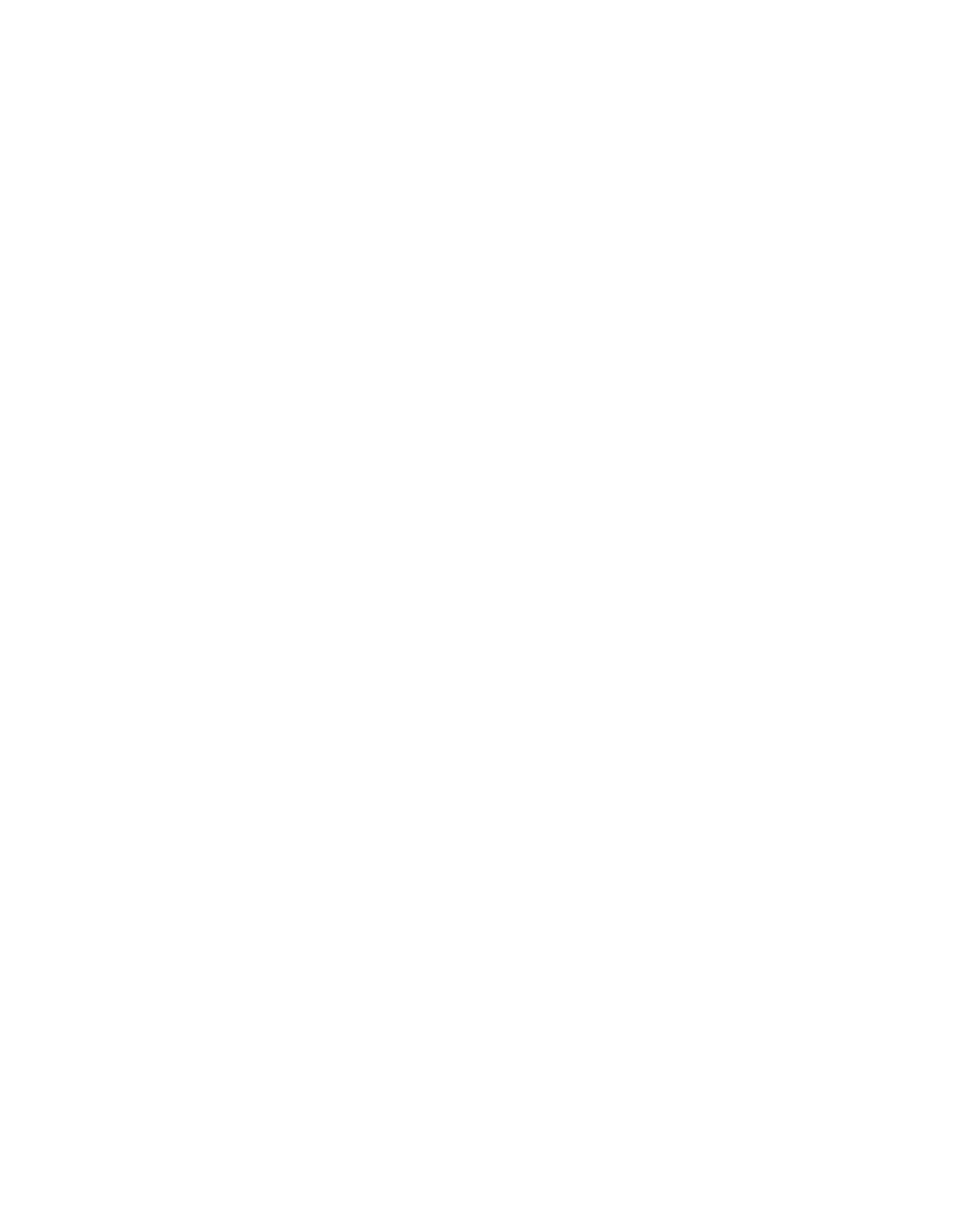# **Executive summary**

# **Prospects for global macroeconomic development**

#### Global growth underperformed in 2013, but is expected to improve in 2014-2015

The world economy reached only subdued growth of 2.1 per cent in 2013. While most developed economies continued to grapple with the challenge of taking appropriate fiscal and monetary policy actions in the aftermath of the financial crisis, a number of emerging economies, which had already experienced a notable slowdown in the past two years, encountered new domestic and international headwinds during 2013.

Some signs of improvement have emerged more recently. The euro area has finally come out of a protracted recession, with gross domestic product (GDP) for the region as a whole starting to grow again; the economy of the United States of America continues to recover; and a few large emerging economies, including China, seem to have at least stopped a further slowdown or will see accelerating growth. World gross product (WGP) is forecast to grow at a pace of 3.0 and 3.3 per cent in 2014 and 2015, respectively.

#### Inflation outlook remains benign

Inflation remains tame worldwide, partly reflecting excess capacity, high unemployment, fiscal austerity and a continued financial deleveraging in major developed economies. Among developed economies, deflationary concerns are rising in the euro area while Japan has managed to end its decade-long deflation. Among developing countries and economies in transition, inflation rates are above 10 per cent in only about a dozen economies scattered across different regions, particularly in South Asia and Africa.

#### High unemployment remains a key challenge

The global employment situation remains dire, as long-lasting effects from the financial crisis continue to weigh on labour markets in many countries and regions. Among developed economies, the most challenging situation is found in the euro area, in which the unemployment rates have reached as high as 27 per cent in Greece and Spain, with youth unemployment rates surging to more than 50 per cent. The unemployment rate has declined in the United States, but remains elevated. In developing countries and economies in transition, the unemployment situation is mixed, with extremely high structural unemployment in North Africa and Western Asia, particularly among youth. High rates of informal employment as well as pronounced gender gaps in employment continue to characterize labour markets in numerous developing countries.

A number of countries are making concerted efforts to improve employment conditions, such as aligning macroeconomic policies appropriately with domestic conditions and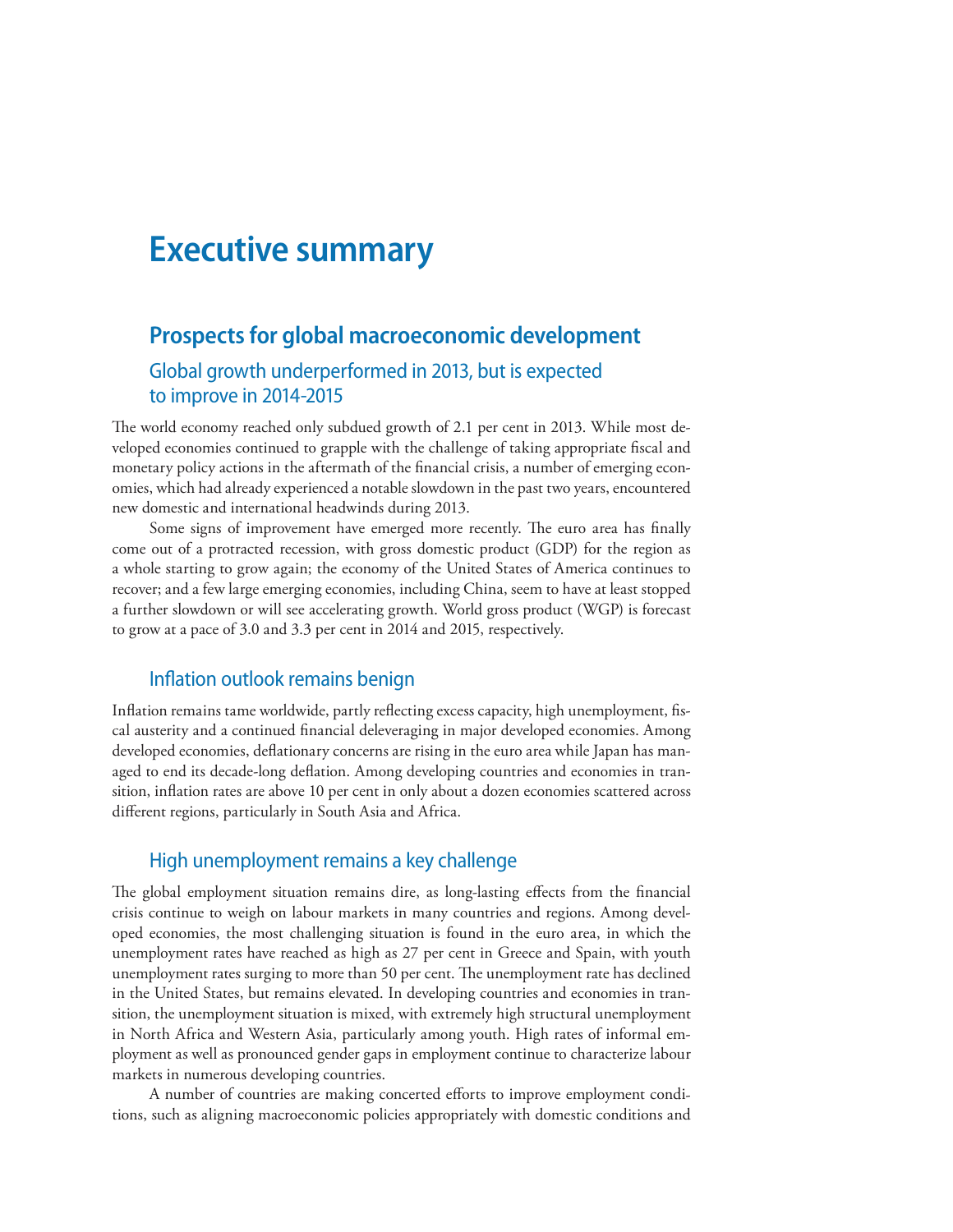taking steps to induce advances in productivity and innovation. However, further public investment in skills training and upgrading will be necessary to integrate those groups that have been excluded.

# **International trade and financing for development**

#### Moderate rise in trade growth is anticipated along with flattening commodity prices

Growth of world merchandise trade weakened further in 2013, dragged down by slow global growth. Sluggish demand in many developed countries and faltering growth in developing countries led to a decline in world export volume growth from 3.1 per cent in 2012 to only 2.3 per cent in 2013—well below the trend prior to the financial crisis. The prospects for world trade are expected to improve, driven by a modest increase in demand in Europe, further recovery in the United States and a return to more dynamic trade in East Asia. Growth of world exports is projected to be 4.6 per cent in 2014 and 5.1 per cent in 2015. Trade in services, which appears to be recovering faster than merchandise trade, is expected to continue growing over the forecast period after a noticeable improvement in mid-2013.

Commodity prices have displayed divergent trends over the course of 2013 in the midst of an overall moderation. Food prices have gradually declined, owing to better than expected harvests of major crops. Soft demand, ample supply and high stock levels all contributed to declines in base metals prices. Oil prices have seen significant fluctuations over the course of the year as a result of various geopolitical issues. Commodity prices are expected to remain relatively flat on average across the forecast horizon.

#### Multilateral trade negotiations reach limited agreement while regional trade agreements boom

There have been some limited agreements in Doha Round negotiations in three areas: agriculture, development and trade facilitation. The economic effect of these changes is unclear at this point and is unlikely to affect trade in the forecast period. The international trading system has become more fragmented, and considerable uncertainty about particular forthcoming decisions remains.

Regional trade agreements (RTAs) continue to boom, with 379 already in force. There are currently two large RTAs being negotiated—the Trans-Atlantic Trade and Investment Partnership between the United States and the European Union and the Trans-Pacific Partnership, involving 12 countries including Japan and the United States. These agreements would cover a majority of world trade and are seen by some as a less ambitious, alternative version of the Doha Round. There is some concern about the potential effects on developing countries that are not a part of these RTAs, such as marginalization or impacts on their competitiveness. Steps to further South-South regional integration are being explored, including efforts by the African Union to fast-track the initiation of a Continental Free Trade Area by 2017.

#### Volatility of capital inflows and risk premium to emerging economies have increased

Capital inflows to a number of developing countries and economies in transition have shown a measurable decline during 2013, along with significantly increased volatility in the finan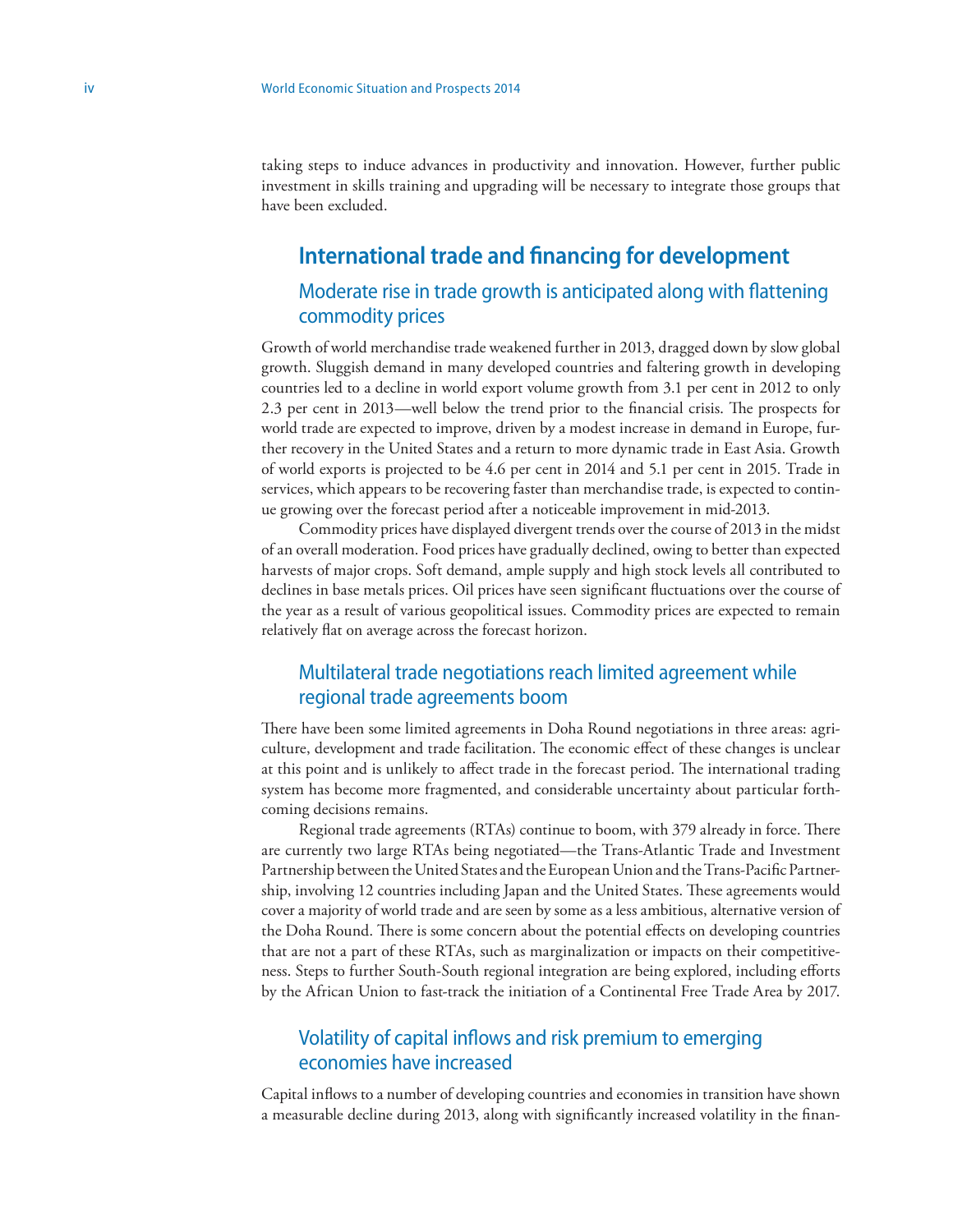cial markets of emerging economies, featuring equity markets sell-offs and sharp depreciations of local currencies. This was partly triggered by the United States Federal Reserve announcement that it may begin tapering the amount of its monthly purchases of long-term assets later in the year. Waning growth prospects for emerging economies have also played a role in triggering the decline of capital inflows.

#### Long-term financing is essential for promoting sustainable development

Discussions on the post-2015 development agenda have highlighted the enormous needs for financing the social, economic and environmental dimensions of sustainable development. Long-term financing will be essential for raising the resources required for a transition to a green economy and for promoting sustainable development. Yet, to date, the international financial system has failed to adequately allocate resources for long-term sustainable development needs. There has been insufficient investment in a number of critical areas: infrastructure; health, education and sanitation services for the world's poor; small- and medium-sized enterprises and financial services for all; and the green technologies necessary to address climate change in both developed and developing countries.

# **Uncertainties and risks**

#### A bumpy exit of quantitative easing measures poses significant risks for the world economy

Great uncertainties and risks for global economic growth and the financial stability of the world in the coming years are inextricably associated with the unconventional monetary policies, such as quantitative easing (QE), adopted in major developed countries. Uncertainty and risk come into play particularly when the central banks of these countries start to change their stances on these policies. A bumpy exit from QE could lead to a series of disruptive events, such as: a surge in long-term interest rates, not only in developed economies but also in developing countries; a sell-off in global equity markets; a sharp decline of capital inflows to emerging economies; and a spike in the risk premia for external financing in emerging economies. Those first-round shocks in international financial markets could transmit quickly to the domestic real economic sectors of both developed and developing countries.

Many large developing countries, including Brazil, China, India and the Russian Federation, saw a significant deceleration in GDP growth in the past two years, owing to a combination of challenging external conditions and domestic impediments. In the baseline outlook discussed earlier, growth in these economies is expected to strengthen in some cases, such as Brazil, India and the Russian Federation, and to stabilize in others, such as China. Risks remain, however, for a further slowdown for some of these economies.

The systemic risks in the euro area have abated significantly, but fragilities remain in both the financial sector and the real economy. Uncertainties associated with the political wrangling in the United States over budget issues and the debt ceiling continue to loom. Moreover, beyond economic risks, geopolitical tensions might spiral out of control. These and other risk factors, unfolding unexpectedly, could derail the world economy far away from the projections outlined in the baseline forecast.